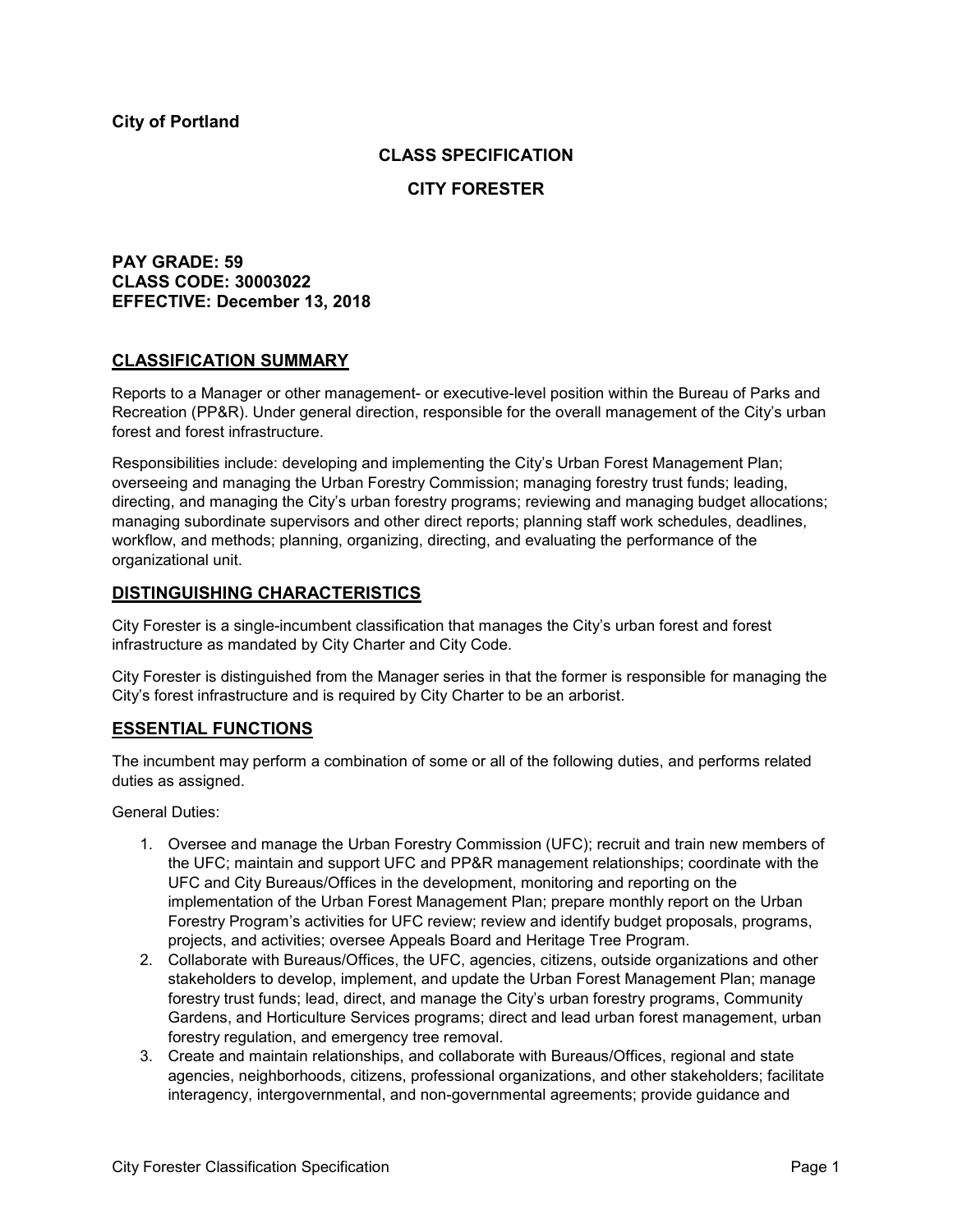consultation to partner and stakeholder groups, outside organizations and agencies, and national professional groups regarding urban forest management requirements, practices, and specific projects and programs.

- 4. In collaboration with the Bureau of Development Services, administer the tree permit program, review development permits for compliance, and process violations as necessary.
- 5. Lead and supervise forestry education and outreach, and science and policy programs; conduct analyses of City Nature programs and services to identify and formulate improvements and efficiencies.
- 6. Direct the organizational unit in carrying out the City's and PP&R's vision, mission, and objectives; assist in the development of strategies, policies, and initiatives to implement the strategic plan; provide financial management; administer policies, procedures, and programs.
- 7. Develop and establish performance requirements and personal development targets for staff, regularly monitor performance and provide coaching for improvement and development; evaluate performance and complete annual performance reviews.
- 8. Prepare or lead the preparation of strategic plans and annual work plans; develop, implement, improve, and evaluate programs, projects, workflow, methods, and work products in accordance with the Urban Forestry Program and Urban Forest Management Plan and unit budgets, policies, and procedures.
- 9. Direct budget development and administration for work unit, including forecasting resources; manage unit payroll and operating budgets; monitor budget to actual revenues and expenditures and suggest adjustments; direct and oversee cost/benefit and resource requirement analyses of the unit budget; manage quarterly and annual budget update processes for the unit.
- 10. Direct the development and implementation of unit standards; initiate changes and updates to code, policy, and regulations related to the unit.
- 11. Provide leadership to attract, develop, and retain diverse, highly competent, service-oriented staff that support the City's and Bureau's mission, objectives, and service expectations; create and promote an equitable workplace that demonstrates an environment respectful of living and working in a multicultural society; ensure that employees are provided with guidance and opportunity to correct deficiencies, and appropriate discipline procedures are implemented.

# **SUPERVISION RECEIVED AND EXERCISED**

The work of this class is performed within general direction established by a Manager or other management- or executive-level position within PP&R.

Directly supervises a minimum of four (4) employees. Indirectly supervises staff assigned to subordinate supervisors.

# **KNOWLEDGE/SKILLS/ABILITIES REQUIRED**

- 1. Thorough knowledge of principles and best practices in urban forest management.
- 2. Thorough knowledge of urban forest science and management, arboriculture, dendrology, natural resource management, program design, and evaluation.
- 3. Thorough knowledge of the principles and practices of leadership, operational and strategic planning, current business communication, public administration, program evaluation, budget preparation and administration, and fields related to the mission and purpose of the assigned organizational unit.
- 4. Thorough knowledge of principles of management, supervision, training, and performance evaluation.
- 5. Knowledge of relevant federal, state, and local laws, statutes, regulations, and ordinances, and the ability to analyze, interpret, explain, and apply them.
- 6. Ability to apply analytic and problem-solving skills to independently develop sound decisions, conclusions, and recommendations.